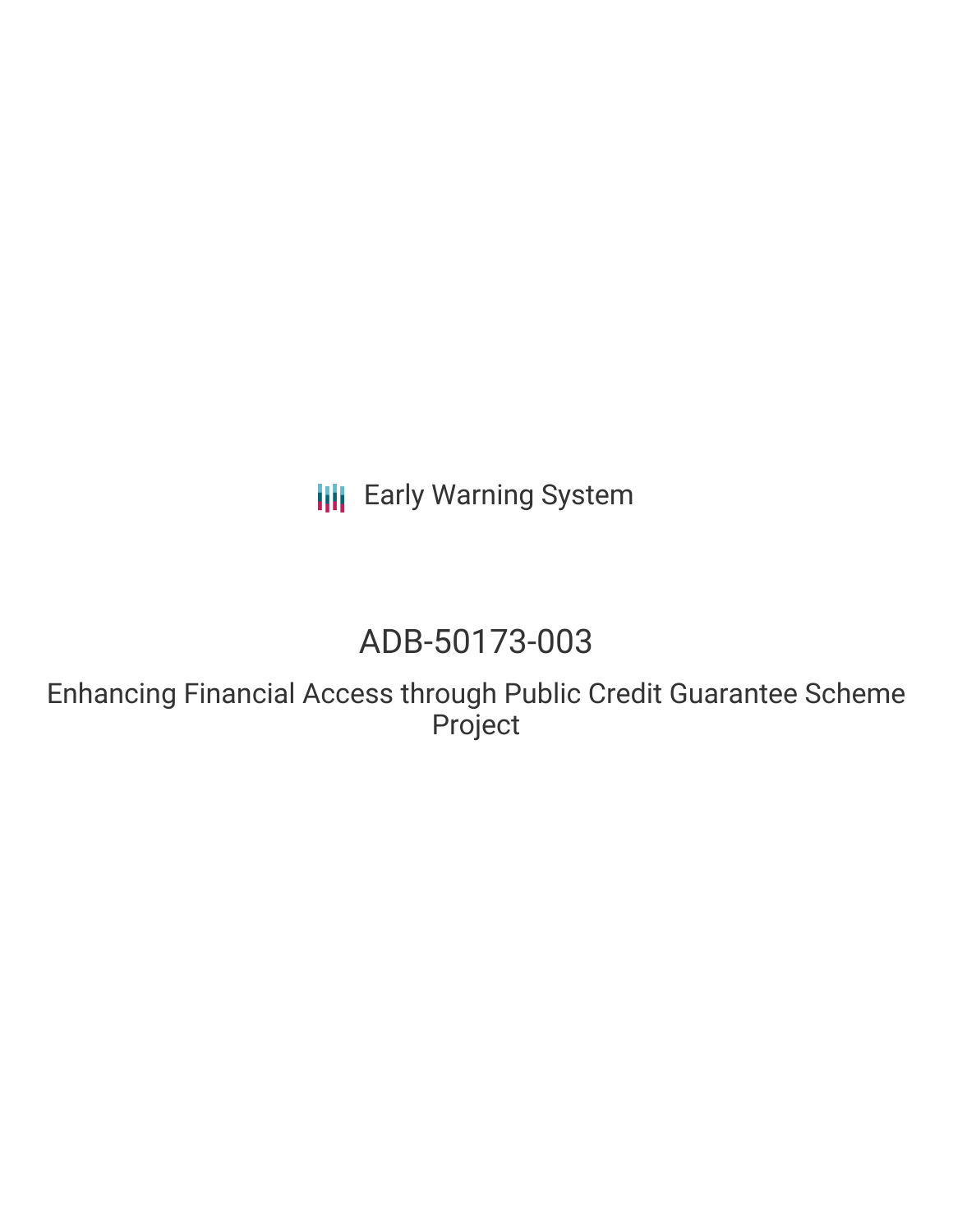

#### **Quick Facts**

| <b>Countries</b>               | Myanmar                          |
|--------------------------------|----------------------------------|
| <b>Financial Institutions</b>  | Asian Development Bank (ADB)     |
| <b>Status</b>                  | Proposed                         |
| <b>Bank Risk Rating</b>        | FI                               |
| <b>Borrower</b>                | Republic of the Union of Myanmar |
| <b>Sectors</b>                 | Finance                          |
| <b>Investment Type(s)</b>      | Loan                             |
| <b>Investment Amount (USD)</b> | $$60.00$ million                 |
| <b>Loan Amount (USD)</b>       | $$60.00$ million                 |
| <b>Project Cost (USD)</b>      | \$60.00 million                  |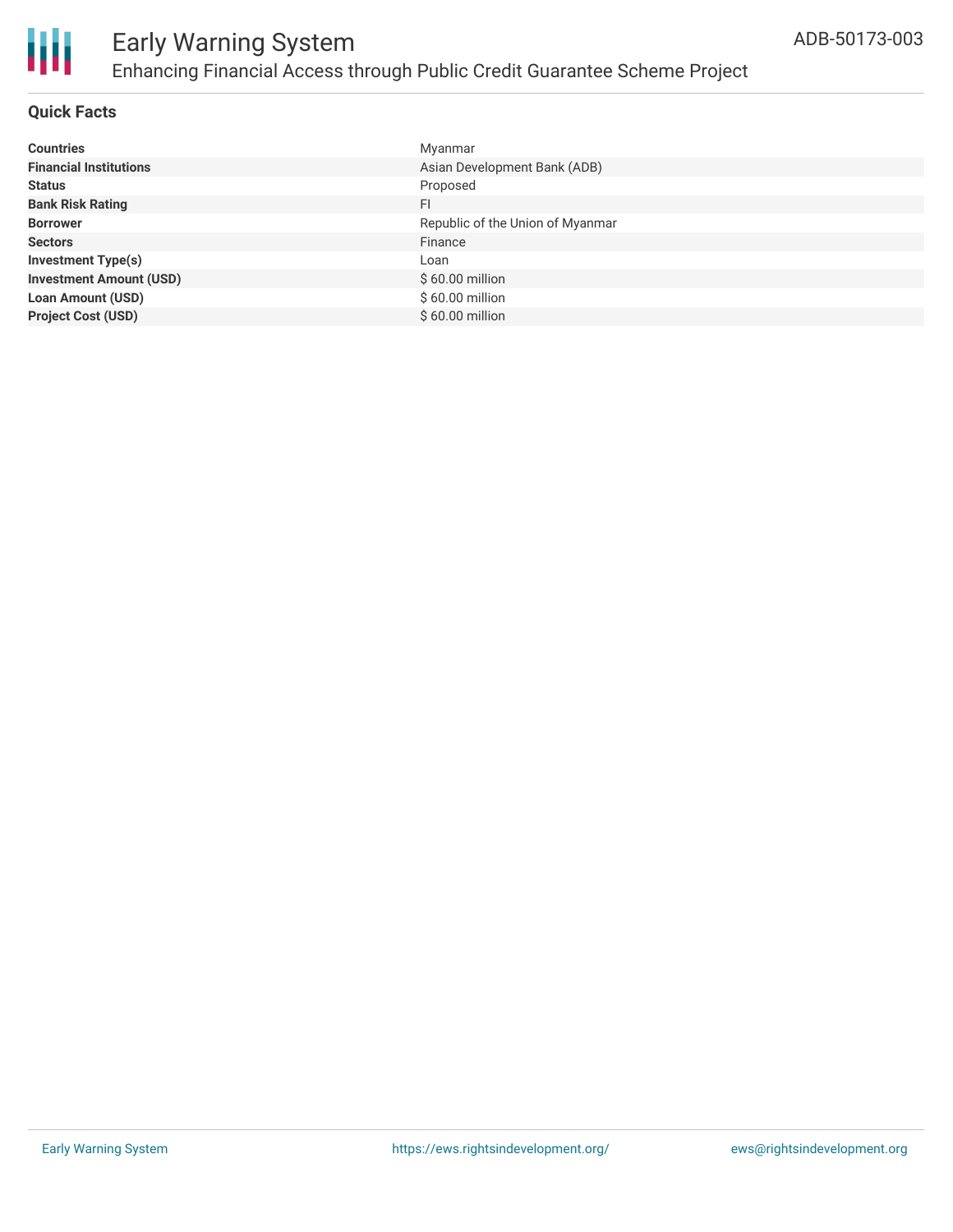

### Early Warning System Enhancing Financial Access through Public Credit Guarantee Scheme Project

#### **Project Description**

The project aims to develop an inclusive private sector-led growth in line with a market economy system and increase business access to financial services.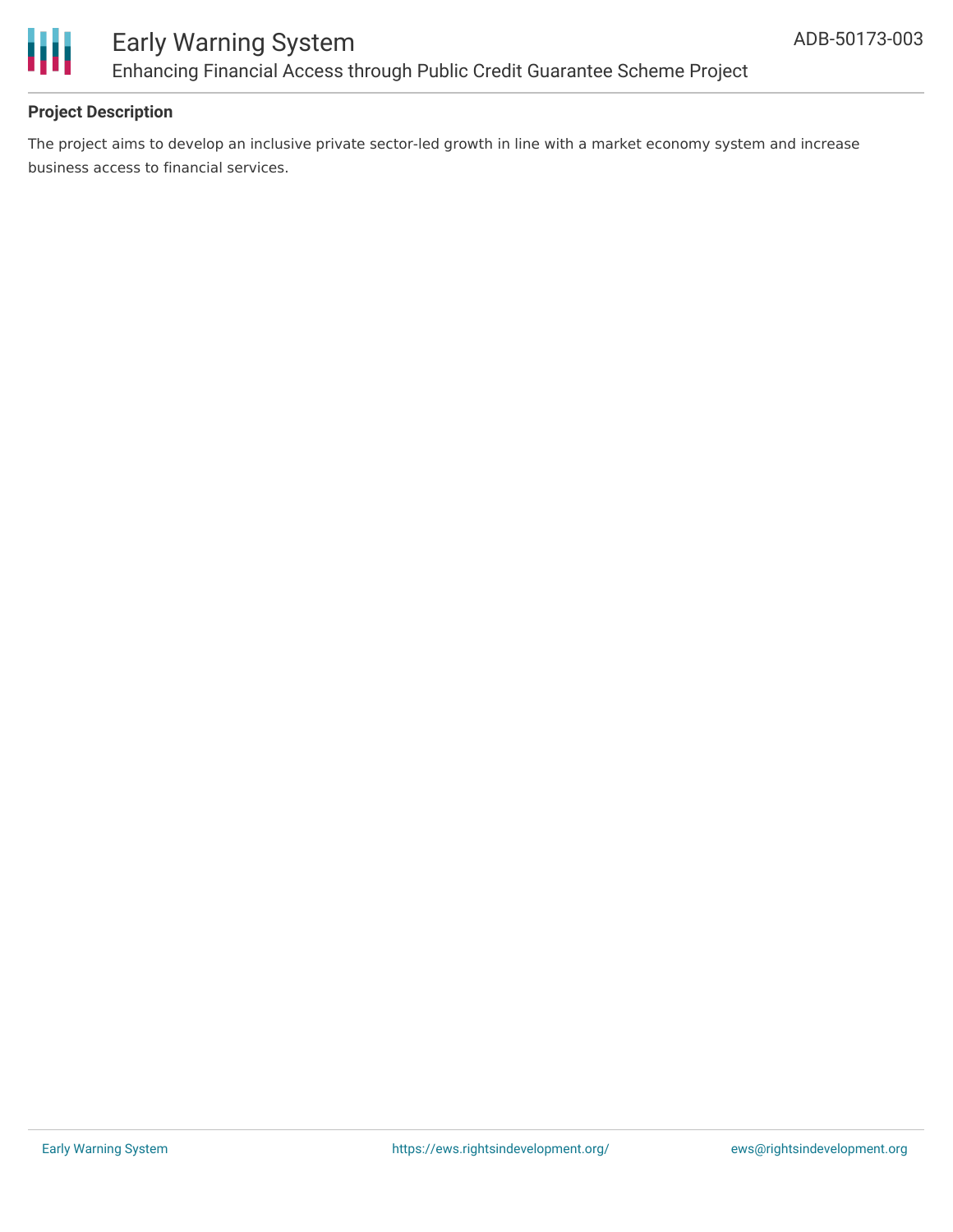

### Early Warning System Enhancing Financial Access through Public Credit Guarantee Scheme Project

#### **Investment Description**

Asian Development Bank (ADB)

Loan: Enhancing Financial Access through Public Credit Guarantee Scheme Project US\$ 60.00 million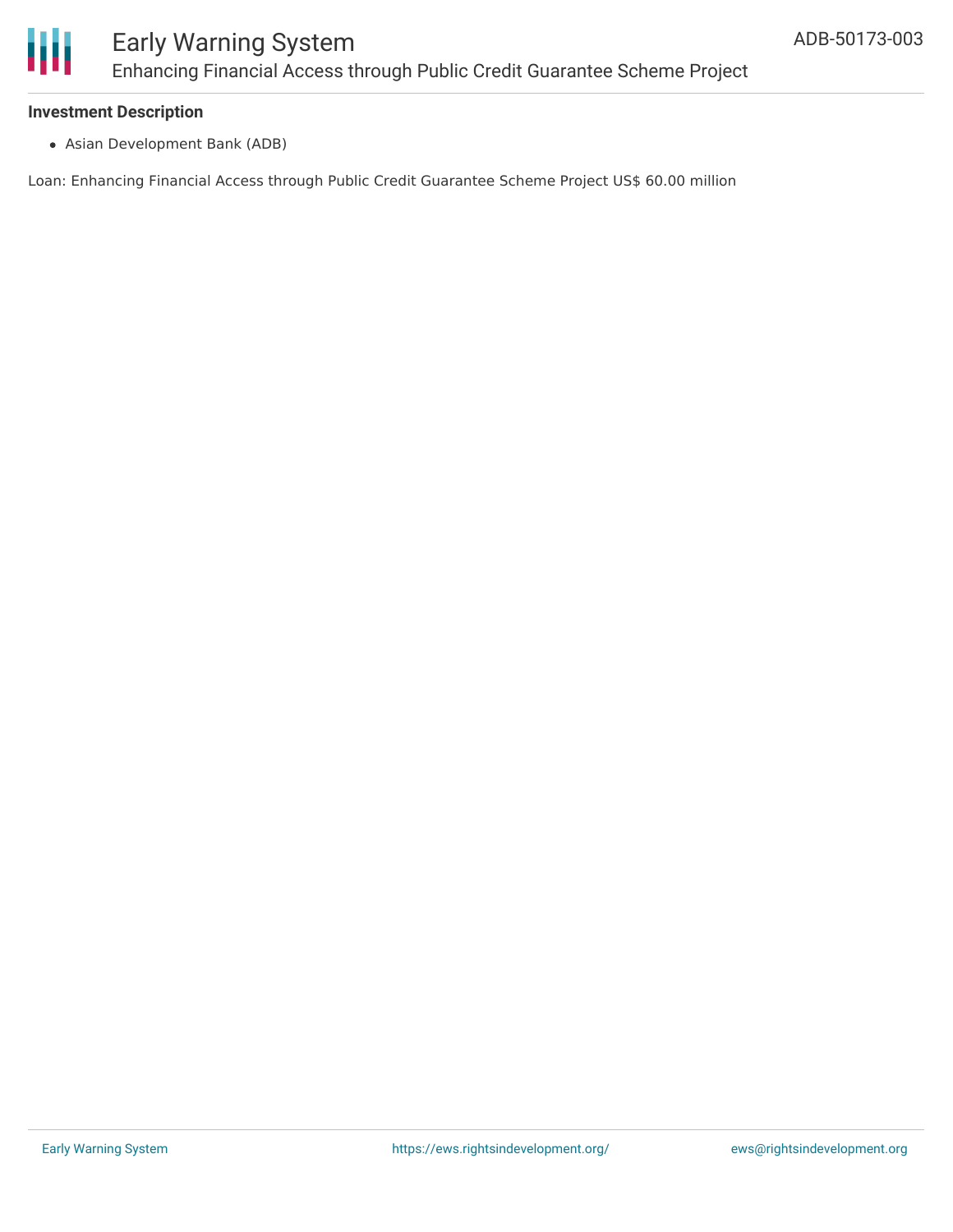

#### **Contact Information**

#### **Ministry of Planning and Finance**

Building No 26. Nay Pyi Taw Republic of the Union of Myanmar

#### **ACCOUNTABILITY MECHANISM OF ADB**

The Accountability Mechanism is an independent complaint mechanism and fact-finding body for people who believe they are likely to be, or have been, adversely affected by an Asian Development Bank-financed project. If you submit a complaint to the Accountability Mechanism, they may investigate to assess whether the Asian Development Bank is following its own policies and procedures for preventing harm to people or the environment. You can learn more about the Accountability Mechanism and how to file a complaint at: http://www.adb.org/site/accountability-mechanism/main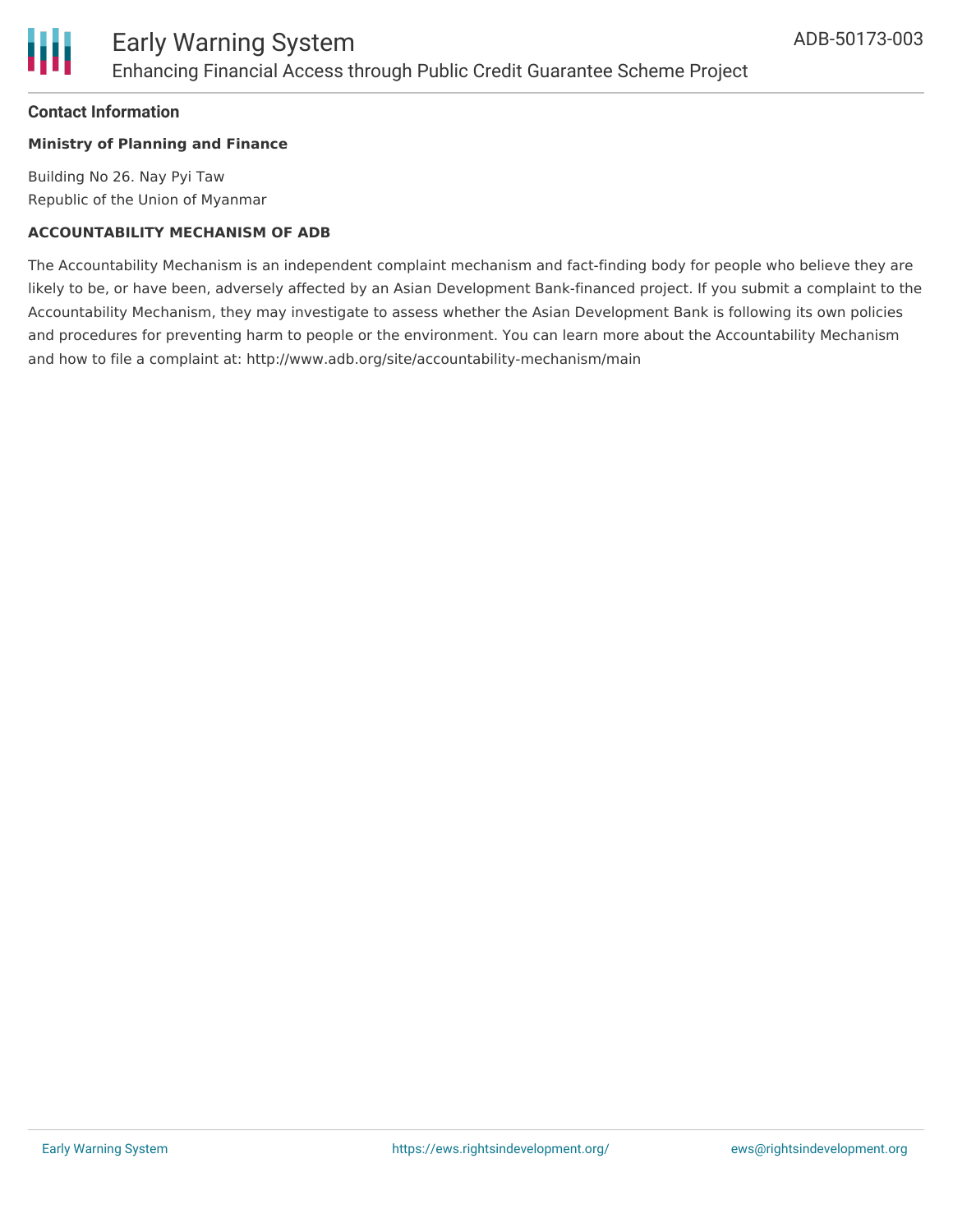

# Early Warning System

Enhancing Financial Access through Public Credit Guarantee Scheme Project

#### **Bank Documents**

- Enhancing Financial Access through Credit [Guarantee](https://ewsdata.rightsindevelopment.org/files/documents/03/ADB-50173-003_jQ7BdIK.pdf) Scheme Project [\[Original](https://www.adb.org/projects/documents/mya-50173-003-cp) Source]
- Project [Disclosure](https://ewsdata.rightsindevelopment.org/files/documents/03/ADB-50173-003.pdf) PDF [\[Original](https://www.adb.org/printpdf/projects/50173-003/main) Source]